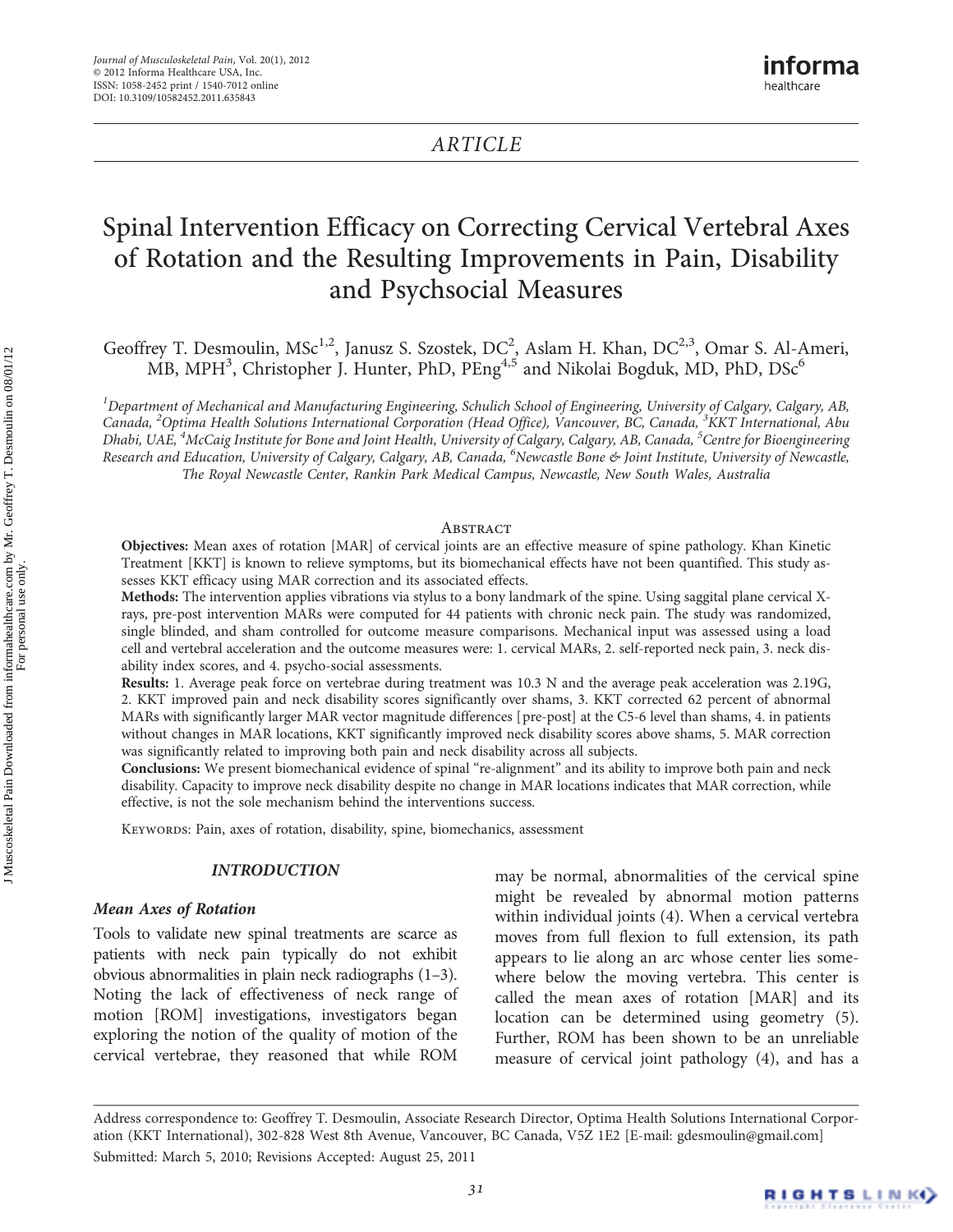larger technical error than MARs (6). Normative MAR data of the cervical spine were provided by Penning (7,8). However, improvements on the technique occurred over time (9–11). Amevo et al. (11) developed accurate maps of the mean location and distribution of the instantaneous axes of rotation of the cervical motion segments based on normalized values. This study showed that the interobserver variation of construction of the normalized MAR was small as they differed by a maximum of  $0.12 \pm$ 0.14 mm in the X coordinate and  $0.14 \pm 0.16$  mm in the Y coordinate (10). Further, the maximum relative variations [one standard deviation of the interobserver differences divided by the quantity being measured] found were 0.11 in the X coordinate and 0.10 in the Y coordinate (10). These MAR locations and distributions agreed with those described by Penning, and the new data offered the advantage of being able to be described statistically. Hypotheses concerning the normal or abnormal locations of MARs could now be tested. van Mameren et al. (6) showed that in contrast to cervical ROM, a given MAR can be reliably calculated within a small margin of technical error.

## Abnormal MAR

The first exploration of abnormal cervical MARs was performed by Dimnet and colleagues (12). However, abnormal MARs was not investigated formally until Amevo et al. (13) studied 109 patients with post-traumatic neck pain. The MAR locations were subsequently compared with previously determined normative data (11). It emerged that 72 percent of the patients with neck pain exhibited at least one abnormally located cervical MAR. The relationship between axis location and pain was highly significant statistically [P < 0.001]. However, no relationship was reported between the cervical segmental level of an abnormally located MAR and the segment found to be symptomatic on the basis of provocation discography or cervical zygapophysial joint blocks (13). The difference between abnormal MARs and intrinsic abnormality locations suggests that MAR abnormalities were secondary to separate factors [e.g. muscle spasms]. In fact, it has been hypothesized that the location of any normal or abnormal cervical MARs are governed by the net effect of compression forces, shear forces, and moments acting on the moving segment (14).

# Application of MAR

The MAR technique has currently been used for characterization of normals and the identification of abnormal MARs, but no articles using the technique

to asses a spinal treatment could be found in the literature.

The five purposes for using MARs to assess the interventions efficacy are: first, an abnormal MAR provides biomechanical evidence that agrees with the Yale University School of Medicine's spinal injury model (15). The model fits well to the interventions hypothesized mechanisms of success (16). Second, an abnormal MAR that is corrected confirms our hypotheses of the effects of vertebral linear displacement regarding the intervention as indicated in a previous review on spinal mechanisms of chronic pain (17). Third, utilizing readily available x-ray technology allows this technique to be used widely and at the clinic level. Fourth, this technique has been validated with both normal and pathological patient pools (6,8–11,13,14,18). Fifth, there is a potential to use a combination of MAR and traditional methods for differential diagnosis and treatment follow up in our clinics. The overall purpose of this study, however, was to characterize the mechanical input of the intervention, test its ability to correct cervical MAR in humans, and determine effects of the intervention and MAR correction on patients with chronic neck pain.

#### MATERIALS AND METHODS

#### **Participants**

Ethics approval was obtained from the Institutional Review Board Services [Aurora, Ontario, Canada]. Procedures were conducted according to the Helsinki Declaration (19), clearly explained to all subjects, and participants signed a consent form prior to participation. All information regarding the participants has been kept confidential.

A total of 56 subjects were recruited for the study; however, 10 withdrew, one moved away, and one died of an unrelated incident. Forty four subjects completed the study [22 treatment, 22 sham], 23 female [13 treatment, 10 sham], and 21 male [nine treatment, 12 sham]. These participants were between the ages of 18 and 66 years  $[40.7 \pm 11.8]$  and had a recurrent history of varying levels of chronic neck pain [longer than six months] (20). Inclusion criterion was chronic neck pain of non-cancerous origins. Exclusion criteria were pain related to tumors, fractures, dislocations at any joint, infections, or destructive lesions. The prevalence of normal and abnormal MARs in 44 patients with chronic neck pain, at one or more spinal levels, was 24 percent and 76 percent, respectively [Table 1]. The groups [treatment versus sham] MAR abnormality, age, gender, pre-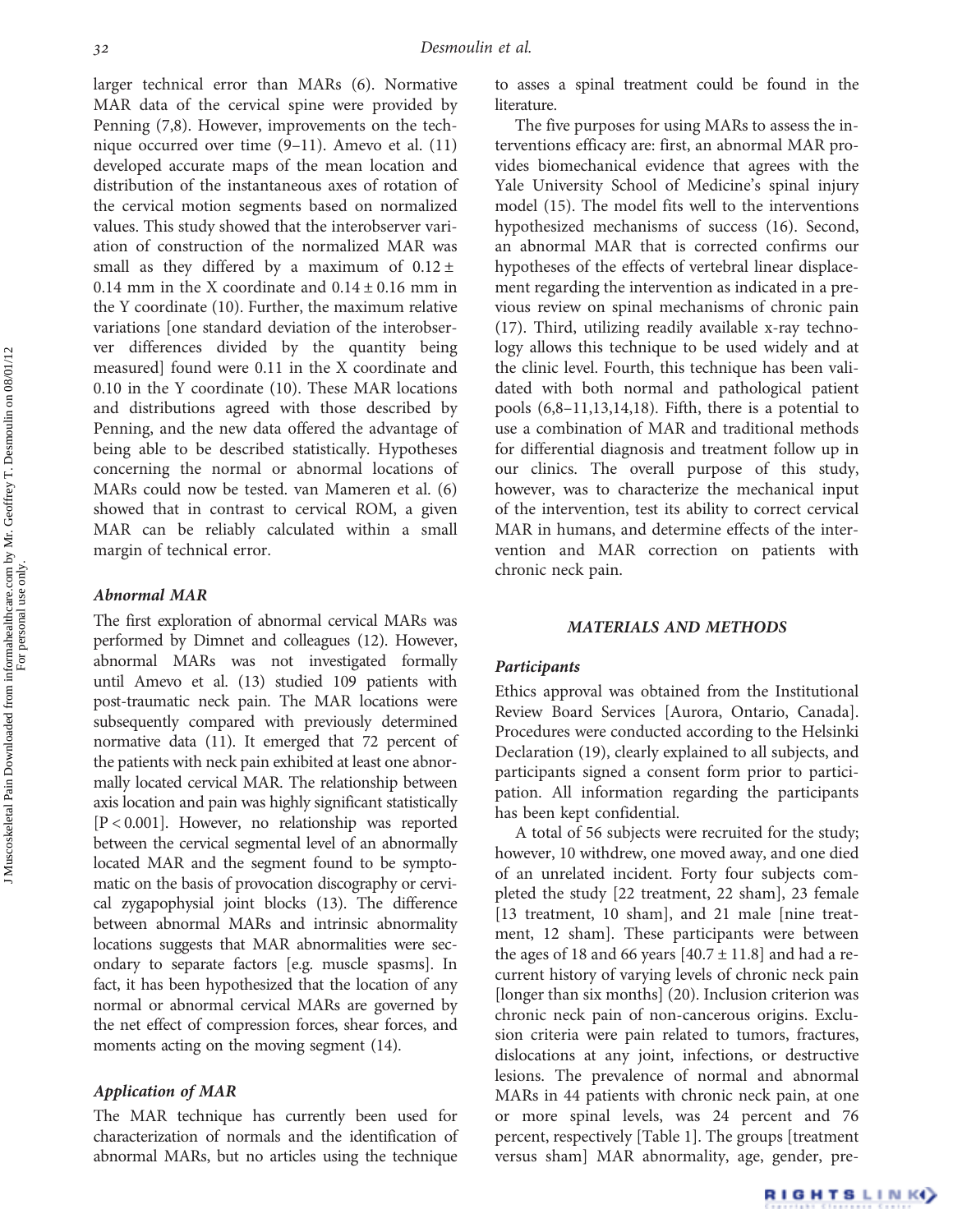TABLE 1. The Prevalence of Normal and Abnormal MARs Occurring in 44 Patients with Chronic Neck Pain, Showing the Proportions of Subjects Who had no Abnormal MARs and Those Who had Abnormal MARs at One or More Spinal Levels

| MAR      | Prevalence |
|----------|------------|
| Normal   | 24%        |
| Abnormal | 76%        |
|          |            |

MAR = mean axis of rotation, Prevalence = the total percentage of cases with none [normal] or at least one abnormal [abnormal] cervical region MAR in the given patient population.

pain levels, pre-neck disability levels, and psychosocial status did not differ significantly  $[P > 0.05]$ , demonstrating that the groups were comparable.

# Intervention

The Khan Kinetic Treatment [KKT], manufactured by StarFish Product Engineering Inc. [Victoria, British Columbia, Canada], is a spinal and upper cervical treatment device consisting of a controller mounted on top of an impulse delivery mechanism, or device head, which is mounted on a movable armature to a fixed stand [Figure 1, top]. For this investigation the device head generated waveforms [sinewave at 50– 110 Hz] and the stylus located at the base of the device head mechanically transduced the waveforms through the skin and ultimately to the spine, as it is placed over a spinal bony landmark, causing minor vibration of the vertebrae and minor repetitive stretching/activation of the attached soft tissues [Figure 1, bottom]. The device head may be freely moved in three dimensions so that the stylus may be positioned accurately on the skin. The stylus amplitude is controlled by a touch screen setting which controls the amplitude of current that is supplied to the stylus actuator. As the device head is fixed in location, a collapsible rod provides a necessary element of safety to the patient. The rod has been designed to collapse under sufficient force that indicates a nonclinical incident [i.e., the patient moves out of position]. The position of the rod is being tracked by a Hall effect sensor. Thus, if the rod collapses, the device turns off within a few milliseconds.

The KKT is being used and further developed by Optima Health Solutions International Corporation [KKT International]. Device design, research, development, and manufacturing operations conform to the International Organization for Standardization standard 13485:2003 [No. 9309]. The KKT has class 2 approvals by the Medical Devices Bureau of Health Canada [No. 68884] and a 510 [k] from the Center for Devices and Radiological Health of the Food and Drug Administration [No. K060043].

Patients in both groups were required to undergo treatment, either actual or sham, two or three times per week for a period of four to six weeks with each treatment lasting about 10 minutes. A more detailed description of the device has been published previously (16).

#### Experimental Design and Outcome Measures

This study characterized the KKT's mechanical input to the spine using bovine tissue and examined its ability to cause changes in human cervical MAR and related its effects on changes to patient outcome measures when compared to a sham control group over the same period of four to six weeks. Standardized outcome measures included: 1. self-reported levels of neck pain that range from "none" to "worst" on a scale from  $0$  to  $10$   $(21)$ ,  $2$ . a neck disability index test (22,23), and 3. independent measures of depression, anxiety, and stress [DASS 42] (24). The study design was single blinded, shamcontrolled, and randomly assigned. Subjects were required, via informed consent, to inform the intake clinician of any other form of therapy prior to the start of the study or should they begin participating in any other means of therapy during the study. Subjects understood that either may disqualify them from continuing with the study. Once enrolled in the study we randomly split participants, who were blinded to group allocation, into two groups: treatment and sham, using the complete randomization technique [i.e. no stratified groups]. The sham treatment consisted of applying KKT at reduced amplitude on the soft tissues of the trapezius muscle rather than on a bony landmark of the transverse process of the atlas typically used during actual treatment. The mechanics of the stylus input in both sham and actual treatment were quantified using intact bovine tail in a clinical emulation set-up, three-dimensional acceleration [Analog Devices, MA, USA], and a 100 lb. load cell [Honeywell, NJ, USA; Figure 2]. The imparted mechanics set-up mirrors the KKT treatment, where mechanical vibrations are transmitted to the spinal system via the devices stylus tip. The load cell and accelerometers were attached directly to vertebrae in order to achieve accurate measurements.

The treating clinician could not be blinded to the treatment since they were required to administer it. However, subject contact with the treating clinician was standardized between the two groups and reduced to only necessary discussion. Questionnaires were administered by separate staff in the waiting room of the clinic.

X-Rays: To determine the MAR, lateral radiographs of the cervical spine in flexion and extension were analyzed. In obtaining cervical imaging [C0-7],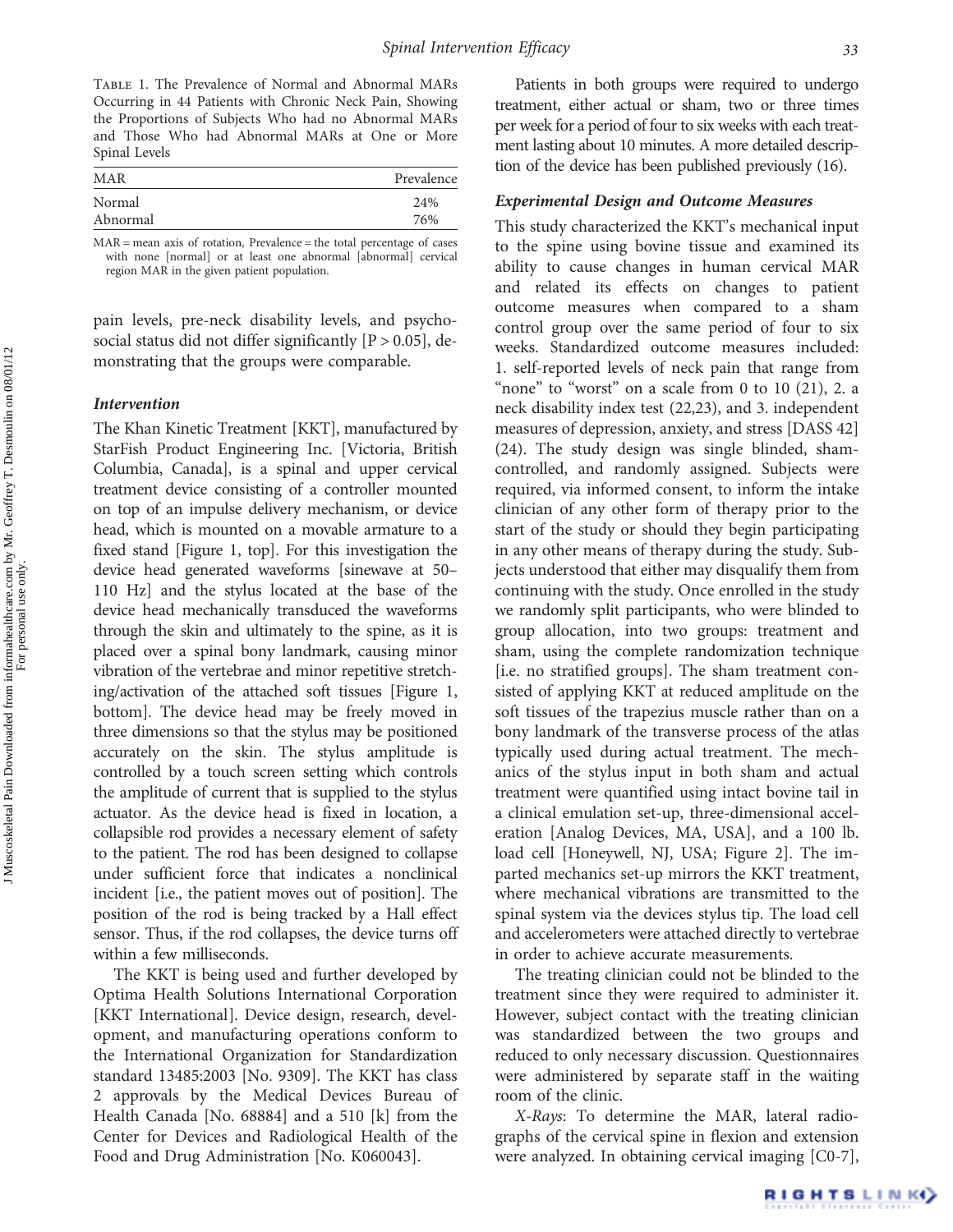

FIGURE 1. KKT prototype set-up.

subjects were seated comfortably, fit with the cervical ROM device [Performance Attainment Associates, St Paul, MN], and performed full cervical flexion and full cervical extension while maintaining both an erect torso and head alignment in the sagittal plane. Position was monitored using the cervical ROM device. The ROM in flexion-extension was not measured since calculation of the MAR does not depend on it.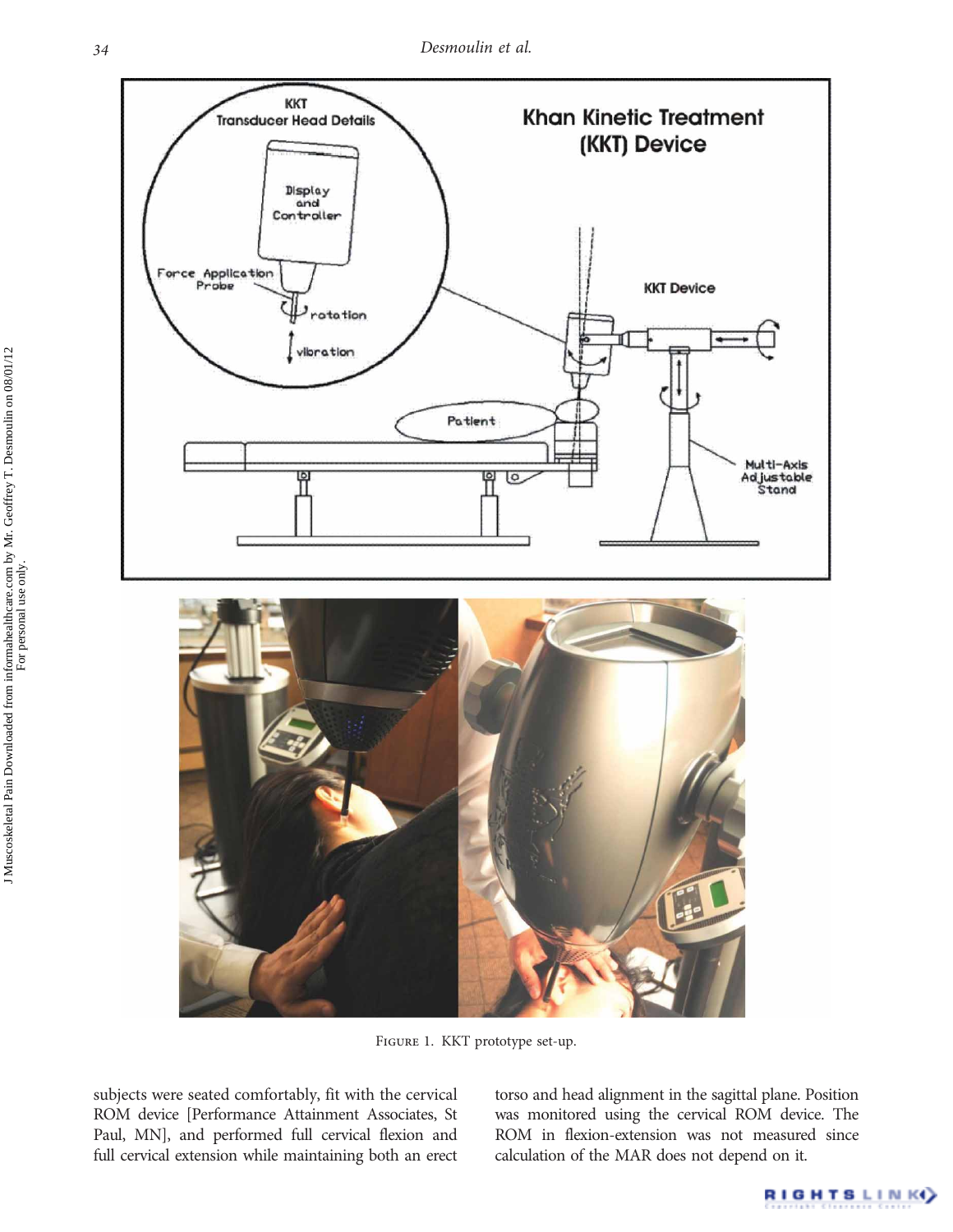

FIGURE 2. Imparted mechanics set-up. 100 lb load cell is attached to cleaned section of central vertebrae [five in total] and aligned with stylus of device. Three-dimensional accelerometer on central vertebrae [bottom] measures stylus effects on in situ vertebrae.

MAR Computation: Using data from control subjects, Amevo et al. (11) computed standard errors plus a technical error that can be used to determine a two-dimensional ellipsoid of "normal" [within the ellipsoid] and statistically "abnormal" [external to ellipsoid]. We use this definition when classifying subject MAR data [Figure 3]. A detailed description of how to perform MAR computation is provided in supplemental material. To gain additional detail from MAR locations, the hypotenuse of each was calculated using Pythagoreans theorem [pre and post for both groups] forming the MAR vector magnitude. Further, the difference between the pre and post MAR vector magnitude was also determined [Figure 4].

#### Statistical Justification of Group Size

Based on previously existing published data for each outcome, statistical power calculations were run using JMP IN [version 7.1] software, a statistical power curve was used to justify the number of subjects in each group [treatment versus sham]. The number of subjects chosen was based on a minimum desired

power level of 60 percent. Based on an alpha level = 0.05, to detect a 50 percent shift in the mean response,  $N = 16$  [eight per group] was required to achieve 60 percent power on the 11-point pain scale, and  $N =$ 20 [10 per group] to achieve 60 percent power on



FIGURE 3. A scatter plot of normalized MARs for the cervical motion both pre [diamond] and post [triangle] treatment [treatment group only]. Abnormal MARs are tracked with a line connecting pre and post treatment MARs. The dotted line represents the 95 percent confidence interval from the normal segment MAR mean [circle] plus the technical error inherent to the technique at that segment level.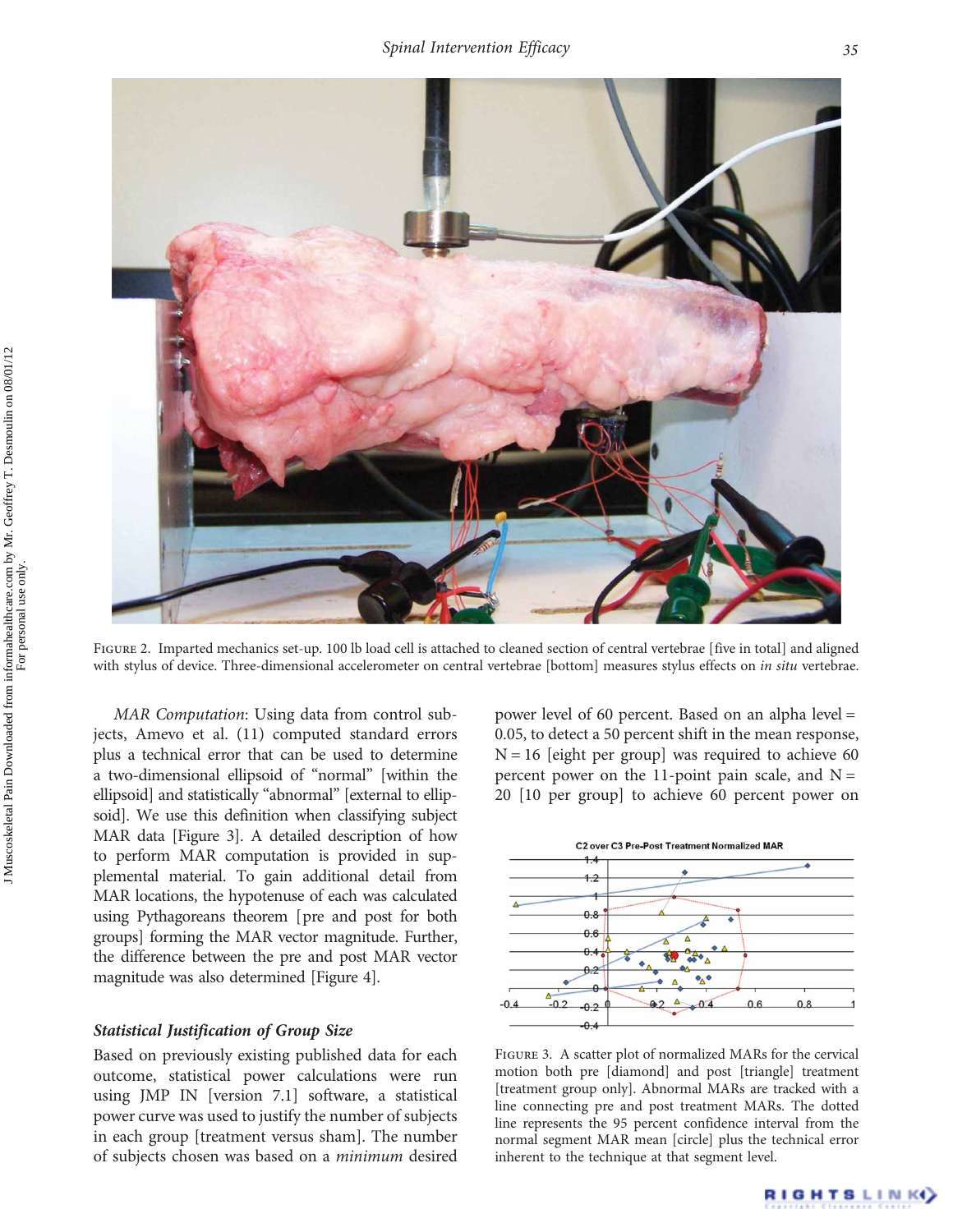

FIGURE 4. MAR vector magnitude example. First, the hypotenuse [dashed line] is calculated for the pre-treatment MAR [diamond] and the post-treatment MAR [triangle], and then the difference between them is calculated [solid line]. The MAR vector magnitude differences were subject to statistical analysis.

the Neck Disability Index scores. Since,  $N = 44$  [22] per group] in this study we demonstrate that the number of subjects more than double the number of subjects recommended by statistical power analysis.

# Statistical Methods

A Shapiro–Wilk test statistic and a normal probability plot were used to test the normality assumption for all data sets. If a non-normal distribution was discovered, a non-parametric test [Kruskal–Wallis chi-square test] was used to compare median scores between groups for that particular data set. A twotailed t-test was used to compare mean responses between groups for all normally distributed continuous data. Fisher's exact test was used to compare proportions between groups when the expected cell counts were less than five. Chi-square tests were used to compare proportions between groups when the expected cell counts were greater than five. A Pearson correlation matrix was used to determine if there was a linear relationship between important factors.

#### **RESULTS**

#### Imparted Mechanics

While the force applied to the central vertebrae of the five segments in situ bovine tail was only 25 percent smaller in the sham group, the resulting z-axis acceleration was 40 percent reduced [Table 2].

#### Mean Axes of Rotation

The four conditions of pre- and post-treatment abnormal/normal MAR, for both subject groups [Table 3], at each spinal level from C2-3 to C6-7, suggests two

TABLE 2. Quantifying Imparted Mechanics Using In situ Bovine Tail and Direct Stylus Contact with the Central Vertebrae [Five in Total] of the Specimen

| Intensity | Force on<br>vertabrae<br>[peak-N] | SD  | Z-axis acceleration of<br>vertebrae [peak-G] | SD   |
|-----------|-----------------------------------|-----|----------------------------------------------|------|
| 0.2       | 7.8                               | 1.9 | 1.30                                         | 0.20 |
| 0.5       | 10.3                              | 19  | 2.19                                         | 0.62 |

An intensity of 0.2 was used for the human sham group but was applied to the fleshy portion of the trapezius muscle. Results here therefore represent the maximum the stylus was capable of applying to C1 in humans. The actual treatment in humans was applied at an intensity of 0.5 and so the results here represent its mechanical input. Intensity = clinician parameter on device that sends more or less current to the actuator, Force on Vertabrae = averaged peak force of vibration over 100 cycles, acceleration of vertebrae = averaged peak, acceleration [g] over 100 cycles, SD = standard deviation.

observable trends: 1. KKT corrected over double the percent of abnormal MARs to within the normal region [62 percent] compared to the sham group [30 percent] with significantly  $[P = 0.028]$  larger MAR vector magnitude differences [pre-post] at the C5-6 level than shams, 2. Two percent of normal MARs were found to be abnormal after treatment and eight percent in the sham group.

The reported MAR correction, lack of change, and deviation from normal to abnormal [Table 4], each relate to improvements in neck disability and pain categories. When a MAR is corrected from abnormal to normal there is a significant trend to improve both pain  $[P = 0.024]$  and neck disability  $[P < 0.001]$  across all subjects that experienced a corrected MAR regardless of group. Further, in patients that did not experience MAR correction, KKT was able to improve neck disability beyond that of sham despite no changes in MAR location  $[P = 0.044]$ .

#### Neck Pain, Disability, and Psycho-social Measures

KKT improved pain  $[P = 0.011]$  and neck disability scores  $[P = 0.009]$  significantly compared to sham controls. While no significant differences existed between the sham and treatment groups concerning psycho-social measures, the correlation matrix revealed that there was a significant linear trend between C4-5 and C5-6 MAR vector magnitude differences [pre-post] and differences [improvements] in both depression [C4-5:  $r = 0.582$ , P = 0.007, C5-6:  $r = 0.582$ ,  $P = 0.007$ ] and anxiety [C4-5:  $r = 0.537$ ,  $P = 0.015$ , C5-6:  $r = 0.537$ ,  $P = 0.015$ across the treatment group. When the percentage improvements represented by the difference between pre and post pain scores are expressed as a percentage and rounded to the nearest 10 we see that larger percentage differences are present in the treatment group [Tables 5].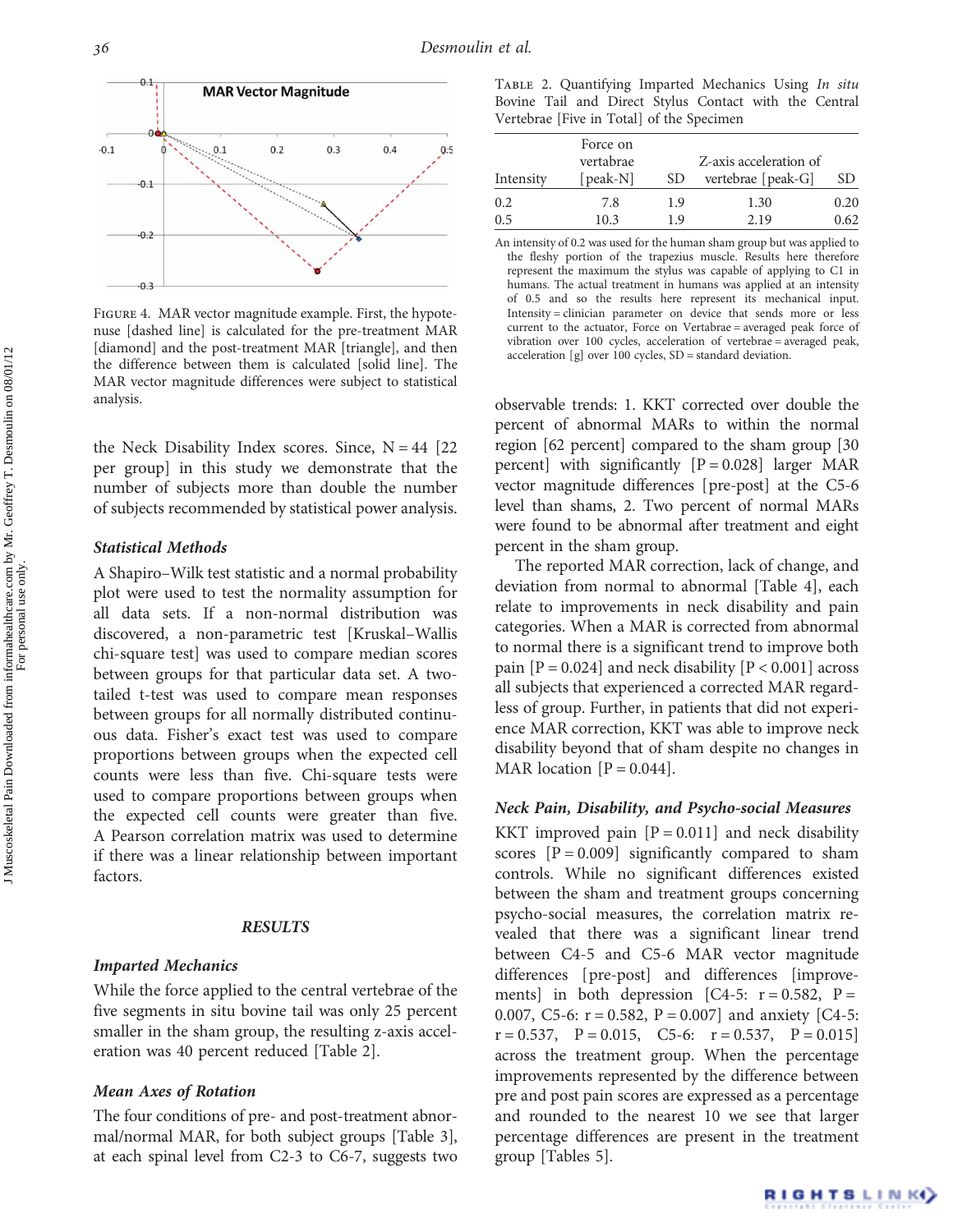|             | sig Pre-ab to Post-norm | sig Pre-ab to Post-ab     |           |            |
|-------------|-------------------------|---------------------------|-----------|------------|
| Coordinates | N                       | N                         | Totals    | % Pre-ab   |
| $C2-C3$     | 3[0]                    | 1 <sub>[7]</sub>          | 4[7]      | 31 [35]    |
| $C3-C4$     | 1[2]                    | 0[1]                      | 1[3]      | 8 [15]     |
| $C4-C5$     | 0[2]                    | 0[1]                      | 0[3]      | 0[15]      |
| $C5-C6$     | 2[0]                    | 1[2]                      | 3[2]      | 23 [10]    |
| $C6-C7$     | 2[2]                    | 3[3]                      | 5[5]      | 38 [25]    |
| Totals      | 8[6]                    | 5[14]                     | 13 [20]   |            |
| $\%$        | 62 [30]%                | 38 [70]%                  |           |            |
| Coordinates | sig Pre-norm to post-ab | sig Pre-norm to Post-norm | Totals    | % Pre-norm |
|             | N                       | N                         |           |            |
| $C2-C3$     | 1 <sub>[1]</sub>        | 16[13]                    | 17[14]    | 20[18]     |
| $C3-C4$     | 0[1]                    | $21$ [17]                 | $21$ [18] | 25 [23]    |
| $C4-C5$     | 1[2]                    | 21 [16]                   | 22 [18]   | 27 [23]    |
| $C5-C6$     | 0[0]                    | 19[19]                    | 19[19]    | 23 [24]    |
| $C6-C7$     | 0[2]                    | $4^{7}$                   | 4[9]      | 12[5]      |
| Totals      | 2[6]                    | 81 [72]                   | 83 [78]   |            |
| $\%$        | 2[8]                    | 98 [92]                   |           |            |

TABLE 3. The Distribution of Pre-abnormal and Pre-normal Mean Axis of Rotations Across Groups and Spinal Levels

The outcome of four key pre and post MAR measures because of the intervention period over both groups [treatment [sham]] of patients with chronic neck pain. MAR = mean axis of rotation, N = number of MARs under that condition that are associated with that spinal level for each group, Treatment [Sham] = treatment group number of MARs given without brackets, Sham group numbers given in brackets, Coordinates = MAR coordinate spinal level. sig Pre-ab to Post-norm = before the treatment began the spinal segment MAR was statistically abnormal but after the treatment period its location became statistically normal. sig Pre-ab to Post-ab = before: the spinal segment MAR remained statistically abnormal throughout testing. sig Pre-norm to Postab = before treatment began the spinal segment MAR was statistically normalbut after treatment its location became statistically abnormal. sig Prenorm to Post-norm = the spinal segment MAR remained statistically normal throughout testing. Totals = sum of either column or row for each group. %: Using the row and column totals and grand totals the percentage of each condition for each group is calculated.

#### **DISCUSSION**

The purpose of this study was to characterize the mechanical input of the intervention using bovine tissue, test KKT's ability to correct human cervical

TABLE 4. Pain [>20 Percent,  $\leq$ 20 Percent and Worse] and Neck Disability Improvement [Improved, Same and Worse] as a Function of MAR [Correction to Normal, Tending to Normal, No Change or Moving to an Abnormal Position] Showing the Trends of Pain and Neck Disability as MAR Locations vary in Each Group

| Pain %                         | Sig Pre-<br>ab to<br>Post-<br>norm <sup>a</sup> | MAR-<br>tended to<br>normal | MAR-<br>no<br>change | Sig Pre-<br>norm to<br>Post-ab |
|--------------------------------|-------------------------------------------------|-----------------------------|----------------------|--------------------------------|
| improvement                    | N                                               | N                           | N                    | N                              |
| >20                            | 6[2]                                            | $1\, [0]$                   | 5[1]                 | 2[0]                           |
| $\leq$ 20                      | 2[4]                                            | 0[3]                        | 8[5]                 | 0[5]                           |
| Worse                          | 0[0]                                            | 0[0]                        | 1[4]                 | 0[1]                           |
| Neck disability<br>improvement |                                                 |                             |                      |                                |
| Improved                       | 6 [6]                                           | 0[1]                        | $*10$ [2]            | 1[2]                           |
| Same                           | $1\, [0]$                                       | 0[2]                        | $2^{5}$              | 0[3]                           |
| Worse                          | $1\vert 0\rangle$                               | $1\vert 0\rangle$           | $2^{5}$              | 1 [1]                          |

 $MAR$  = mean axis of rotation,  $N$  = number of MARs under that condition that are associated with changes in pain and disability. Treatment [Sham] = treatment numbers given without brackets; Sham group numbers given in brackets. <sup>a</sup>MAR correction significantly related to pain improvements  $[P = 0.024]$  and neck disability improvements  $[P < 0.001]$ .  $*$ Significantly greater than shams [P = 0.044].

MAR, and determine effects of the intervention and MAR correction on patients with chronic neck pain.

#### Imparted Mechanics

It is important to note that while the bovine vertebral acceleration was reduced by 40 percent in the sham

TABLE 5. Subject Pain Scores  $[0-10]$  both Before and After Several Weeks of the Intervention Period and Their Associated Percent Pain Changes [100-0/Worse]

| Pain           | Pre-treatment     | Post-treatment   | % Reduction |            |  |
|----------------|-------------------|------------------|-------------|------------|--|
| score          | N                 | N                | in pain     | N          |  |
| 10             | 0 [0]             | 0[0]             | 100         | 1[1]       |  |
| 9              | 3[0]              | 0[1]             | 90          | 0[0]       |  |
| 8              | 6[4]              | 3[4]             | 80          | 3[0]       |  |
| 7              | 1[6]              | $1 \; [1]$       | 70          | 2[1]       |  |
| 6              | 3[3]              | $2^{5}$          | 60          | 0[0]       |  |
| 5              | 0[5]              | 3[6]             | 50          | 5[0]       |  |
| 4              | 2[2]              | 3[2]             | 40          | 2[0]       |  |
| 3              | 3[0]              | $1\vert 0 \vert$ | 30          | 0[0]       |  |
| 2              | 3[1]              | 3[2]             | 20          | $2^{2}[2]$ |  |
| $\mathbf{1}$   | $1 \vert 1 \vert$ | 5[0]             | 10          | 3[4]       |  |
| $\overline{0}$ | 0 0               | $1 \; [1]$       | $\Omega$    | 3[9]       |  |
|                |                   |                  | Worse       | $1\;[5]$   |  |

The percentage is the difference between pre and post pain scores expressed as a percentage and rounded to the nearest 10. N = number of subjects under that condition that are associated with the level of pain/changes in pain, Treatment [Sham] = treatment numbers given without brackets, Sham group numbers given in brackets, % Reduction in Pain = represents the difference between pre and post pain scores expressed as a percentage and rounded to the nearest 10.

RIGHTS LINKO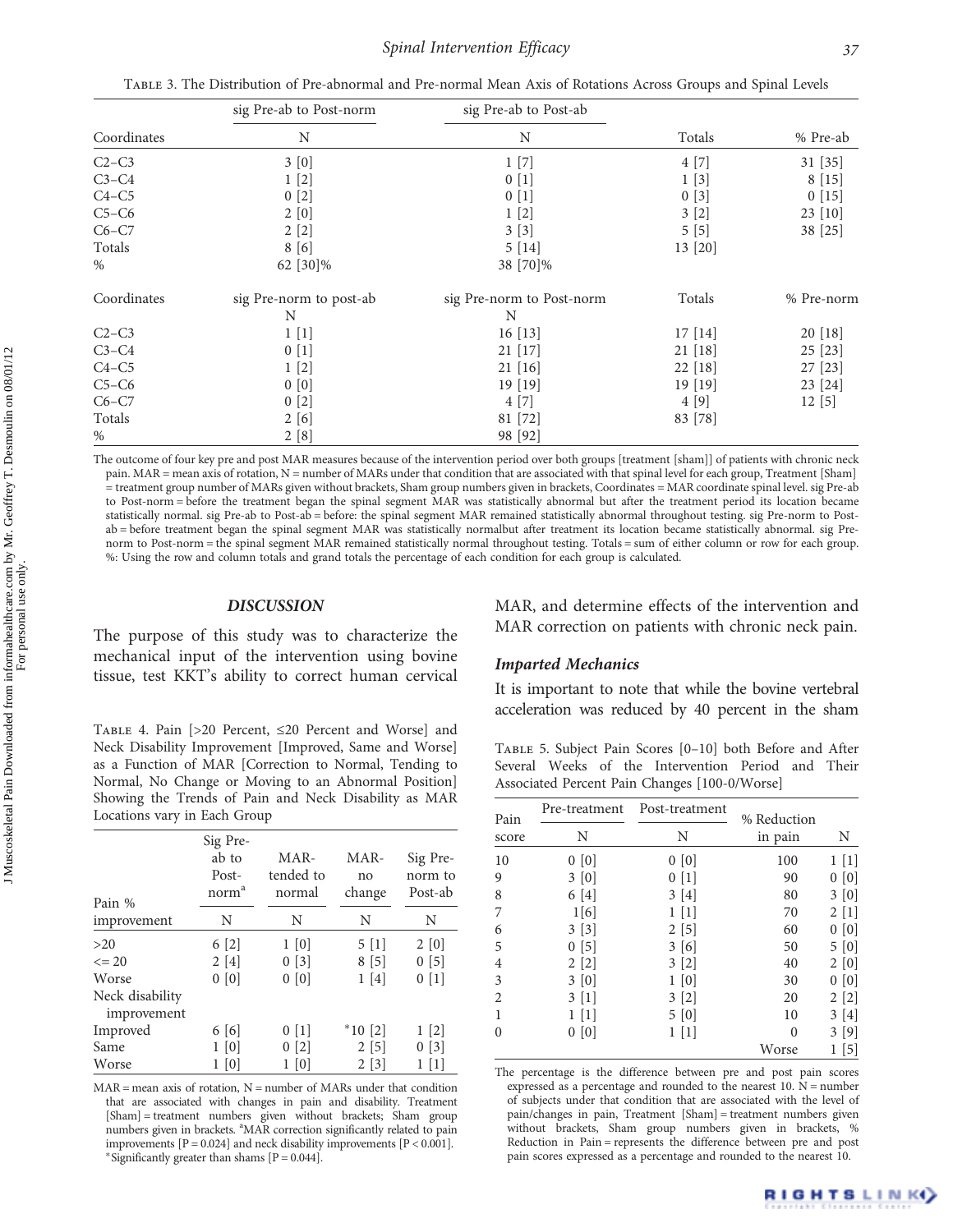condition, utilizing the reduced current to the actuator, the stylus was applied directly to the central vertebrae [five in total] of the bovine tail during the imparted mechanics measurements. However, during the human sham condition the stylus was applied to the central location of the muscle belly of the trapezius muscle. While transfer of load from the center of the trapezius muscle to the spine has not been delineated in humans, given that muscles act like mechanical low pass filters (25,26), it is likely that little to no load reached the spine. The sham subject would have still felt similar tactile sensations [vibration] to the skin over the trapezius muscle as the actual treatment group making this a sham condition.

### Abnormal Cervical MARs

This study reported evidence that individualized and regular KKT treatment over a several week period is capable of correcting about 62 percent of abnormal cervical MARs, should one exist prior to treatment. This MAR recovery rate is over double that of the sham group but was not found to be significant statistically. While we believed the sham condition did not load the spine this insignificant finding may have been due to the fact that the sham condition actually did load the spine causing it to have a mild treatment effect; hence increasing the number of corrected MARs in the sham group. Motion at the C5-6 region, indicated by significantly larger MAR magnitude differences [pre-post] in the treatment group, is the area that compensates the majority of the motion in the cervical spine despite what level the abnormal MAR was corrected. Interestingly, Gertzbien et al. (27) discovered that there was a relationship between vector magnitudes of MARs and level of disc degeneration in cadaveric specimen. The research group showed that with increasing disc degeneration, MAR vector magnitude decreases. Therefore, correcting abnormal MARs tends to counter act the mechanical detriments that disc degeneration has on spine joint function at least at the C5-6 level. Further, one of the most common areas to herniate a disc traumatically is the C5-6 region of the cervical spine. Like the L4-5 region of the lumbar spine, these injuries are typically found in areas with the greatest ROM with respect to neighboring joints. While the cervical spine is related to mechanical linkages of the Kutzbach–Gruebler's equation for three-dimensional motion, it is clearly more complex and requires further study of this motion to gain full understanding of this finding.

Overall, two percent of MARs moved from normal to abnormal in the treatment group and eight percent moved from normal to abnormal in the sham.

Moving in this opposite direction [normal to abnormal] is undesirable and could be considered an adverse event. While no statistical significance of the proportions between the groups existed for this "adverse event" the trend indicated that the treatment had a protective effect when compared to the sham proportion [four-fold decrease]. These findings promote use of the treatment as a means to correct abnormal MARs and shows that KKT treatment at the C1 level does affect motion and pathology at the lower levels of the spine, particularly at the C5-6 region, while improving MAR locations at other levels.

Interestingly, neck disability improved significantly in the treatment group in patients of either group that experienced no changes in MAR locations [Table 4,  $P < 0.001$ ]. It is important to note that this is a separate finding from improvement in symptoms in patients that experienced MAR correction. There was an analysis of two different data sets [pre-abnormal to post-normal and MAR – no change] that assessed two different outcomes. The first [pre-abnormal to post-normal] assessed the symptoms of neck disability and pain as they relate only to subjects across both groups that experienced MAR correction. Whereas the second case [MAR-No Change] assessed only the effects of the intervention in patients across both groups that did not experience MAR correction. Hence, these are two different scenarios with two different outcomes. The interpretation is that MAR correction is a mechanism of symptom relief [first case] and that the KKT has other mechanisms of efficacy in addition to MAR correction that seem to effect neck disability only [second case]. These mechanisms have been previously published (16) but we provide a short summary here. First, KKT applies a linear displacement to the vertebrae of the spine as many manual therapy approaches recommend mobilization interventions especially if patients lack spine mobility and present with no sign of contraindications (28,29). Second, as a result of dysfunction the spinal muscle firing patterns change significantly (30) and gamma motor neuron sensitivity increases (31). This enhanced sensitivity may act to create load asymmetries on the spine. As the vertebrae are moved during the treatment, they stretch the muscles attached to them and as has been found previously in animal models, we note that the vibratory aspect results in decreases to gamma motor neuron input mediated by Renshaw cells activated during the vibration (32). Said another way, KKT treatment may relax the paraspinal muscles increasing function of the spine as a result.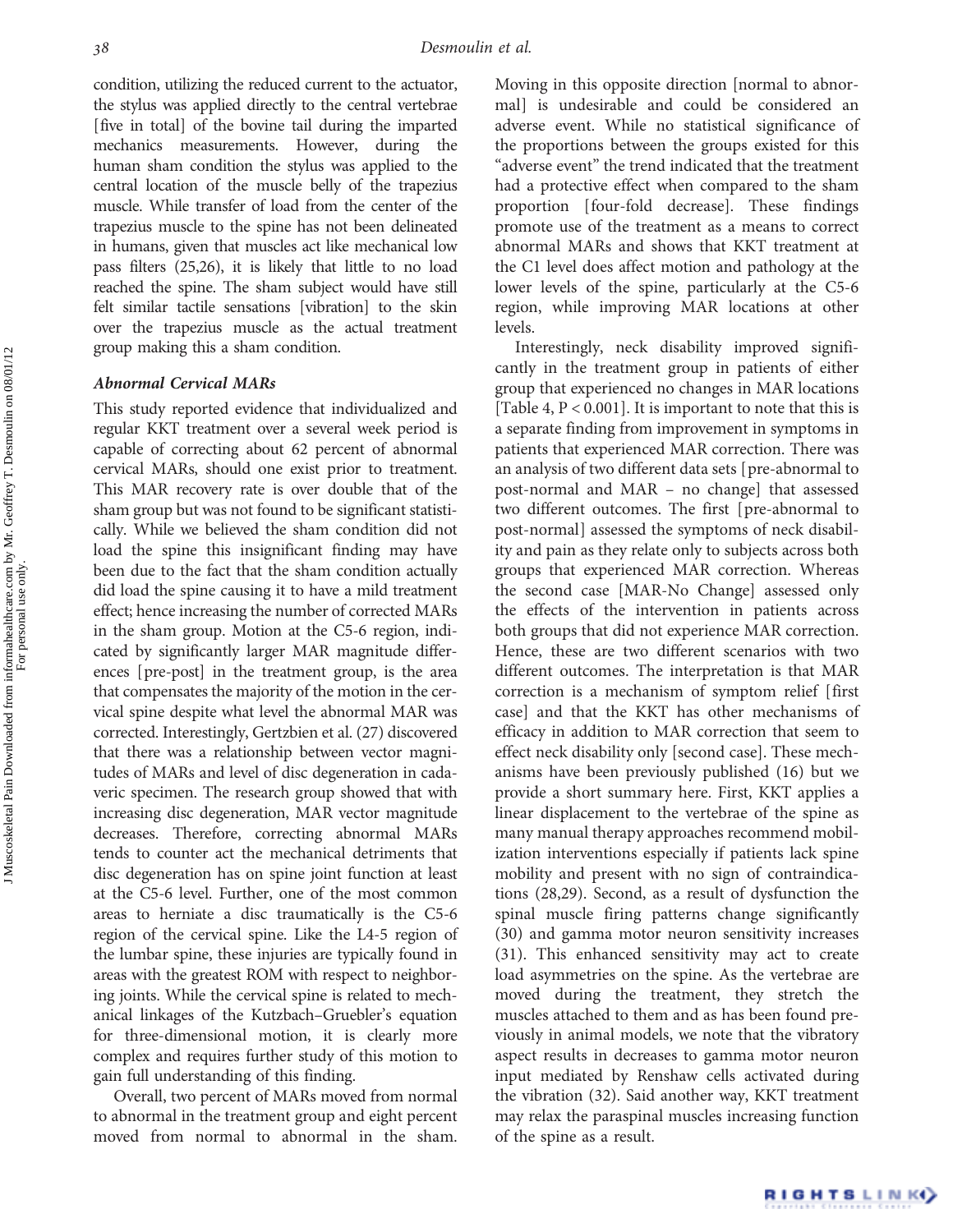#### Neck Pain and Disability

This study presented evidence showing that the treatment improves both chronic neck pain and neck disability significantly when compared to a sham group that protects against placebo effects. The relationships to pain found here agree with a previous neck pain study (16).

In contrast to Desmoulin et al. (16), this study showed the treatment also improves neck disability index scores compared to a sham group. However, the functional assessments used in the previous study did not follow any standard seen in the literature. Therefore, using validated methods (21) has substantially increased our ability to measure this improvement.

#### Psycho-Social Measures

Expectedly, pain and neck disability scores were strongly correlated to each other  $[r = 0.600, P =$ <0.001], but unexpectedly, all psycho-social measures [stress, anxiety, and depression] both prior to and after treatment were not correlated to either pain or disability  $[P > 0.05]$ . However, the MAR vector magnitude differences [pre-post] at the C4-5 and C5-6 level correlated with differences [improvements] in both depression [C4-5:  $r = 0.582$ ,  $P = 0.007$ , C5-6:  $r = 0.582$ ,  $P = 0.007$ ] and anxiety [C4-5:  $r = 0.537$ ,  $P = 0.015$ , C5-6:  $r = 0.537$ ,  $P = 0.015$  across the treatment group. This suggests that a pure biomechanical phenomenon resulting in an unknown physiological change due to KKT treatment causing MAR changes was responsible for the psycho-social response.

Such somato-psychological responses as opposed to psycho-somatic presentations test the traditional distinction between physical and mental disorders and are a constant source of debate (33). However, many researchers now believe that as long as clinical psychological disorders, such as depression, anxiety or otherwise, are not prevalent then it is likely any changes in quality of life seen in psycho-social measures are a consequence of changes in pain rather than vise-versa (34,35).

#### **CONCLUSION**

MAR correction was significantly related to improving both pain and neck disability across all subjects. KKT's linear displacement of cervical vertebrae and ability to correct a large portion of abnormal MARs and a significant larger change in MAR vector magnitude differences pre-post treatment at the C5-6 segment level shows biomechanical evidence for spinal "realignment" that results in significant improvements in pain and disability when compared to sham groups. In patients without changes in MAR locations, KKT significantly improved neck disability scores above the sham group that indicates that MAR correction, while effective, is not the sole mechanism behind the interventions success. We presume this is due to one or more of the devices previously published theories on treatment mechanisms.

#### ACKNOWLEDGMENT

The National Research Council of Canada's IRAP program helped fund Optima Health Solutions International Corporation [KKT International] through support of the first author [GD] to complete this research as a means to obtain third party results. We also thank Mr Ian Bercovitz of Simon Fraser University's Statistical Consulting Group as a means of obtaining critical statistical input into all aspects of this project. Mr Bercovitz was also supported by the IRAP program.

#### **REFERENCES**

- 1. Friedenberg ZB, Miller WT: Degenerative disc diseases of the cervical spine. J Bone Joint Surg 45A: 1171–1178, 1963.
- 2. Gore DR, Sepic SB, Gardner GM: Roentgenographic findings of the cervical spine in asymptomatic people. Spine 11: 521–524, 1986.
- 3. Heller CA, Stanley P, Lewis-Jones B, Heller RF: Value of X ray examinations of the cervical spine. BMJ (Clin Res Ed) 287: 1276–1278, 1983.
- 4. Bogduk N, Mercer S: Biomechanics of the cervical spine. I: normal kinematics. Clin Biomech (Bristol, Avon) 15: 633–648, 2000.
- 5. White AA, 3rd, Panjabi MM: Clinical Biomechanics of the Spine. Lippincott, Philidelphia, 1978, 534.
- 6. van Mameren H, Sanches H, Beursgens J, Drukker J: Cervical spine motion in the sagittal plane. II. Position of segmental averaged instantaneous centers of rotation – a cineradiographic study. Spine 17: 467–474, 1992.
- 7. Penning L: Differences in anatomy, motion, development and aging of the upper and lower cervical disk segments. Clin Biomech 3: 37–47, 1988.
- 8. Penning L: Nonpathologic and pathologic relationships between the lower cervical vertebrae. Am J Roentgenol Radium Ther Nucl Med 91: 1036–1050, 1964.
- 9. Amevo B, Macintosh JE, Worth D, Bogduk N: Instantaneous axes of rotation of the typical cervical motion segments: I. an empirical study of technical errors. Clin Biomech 6: 31–37, 1991.
- 10. Amevo B, Worth D, Bogduk N: Instantaneous axes of rotation of the typical cervical motion segments: II. optimization of technical errors. Clin Biomech 6: 38–46, 1991.
- 11. Amevo B, Worth D, Bogduk N: Instantaneous axes of rotation of the typical cervical motion segments: a study in normal volunteers. Clin Biomech 6: 111–117, 1991.
- 12. Dimnet J, Pasquet A, Krag MH, Panjabi MM: Cervical spine motion in the sagittal plane: kinematic and geometric parameters. J Biomech 15: 959–969, 1982.
- 13. Amevo B, Aprill C, Bogduk N: Abnormal instantaneous axes of rotation in patients with neck pain. Spine 17: 748–756, 1992.
- 14. Bogduk N, Amevo B, Pearcy M: A biological basis for instantaneous centres of rotation of the vertebral column. Proc Inst Mech Eng [H] 209: 177–183, 1995.